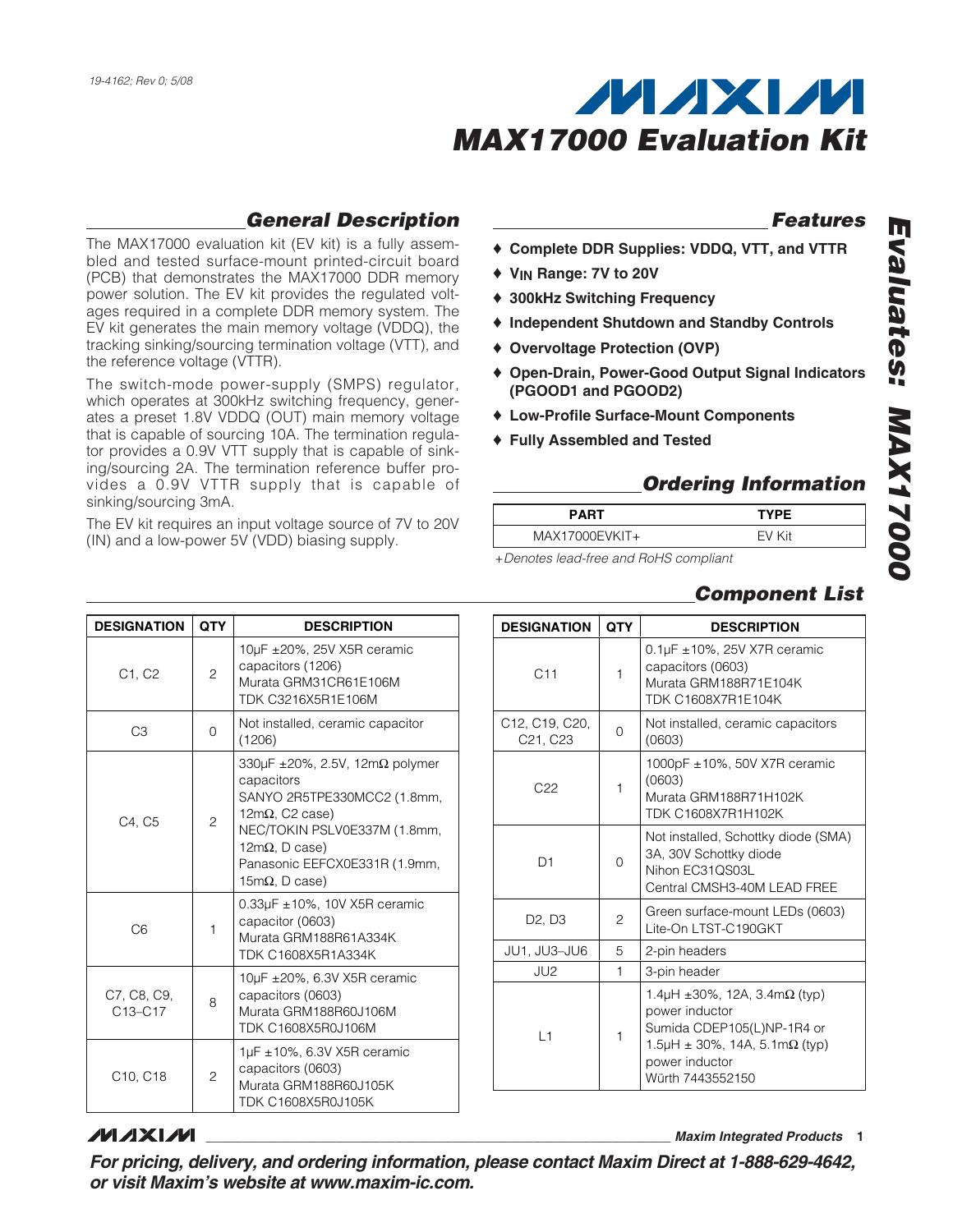| j      |
|--------|
| ļ      |
| l<br>I |
|        |
|        |
| I<br>٦ |

### **Component List (continued)**

| <b>DESIGNATION</b>                          | <b>QTY</b>     | <b>DESCRIPTION</b>                                                                       |  |
|---------------------------------------------|----------------|------------------------------------------------------------------------------------------|--|
| N <sub>1</sub>                              | 1              | 30V, 20A n-channel MOSFET<br>(PowerPAK 8 SO)<br>Fairchild FDMS8690                       |  |
| N <sub>2</sub>                              | 1              | 30V, 40A n-channel MOSFET<br>(PowerPAK 8 SO)<br>Fairchild FDMS8660S                      |  |
| N3                                          | 0              | Not installed, dual MOSFET (8 SO)<br>Fairchild FDS6982S                                  |  |
| PGOOD1,<br>PGOOD <sub>2</sub>               | $\Omega$       | Not installed, test points                                                               |  |
| R <sub>1</sub>                              | 1              | $0.002\Omega \pm 1\%$ , 1/2 W current-sense<br>resistor (2010)<br>Vishay WSL20102L000FEA |  |
| R <sub>2</sub> , R <sub>3</sub>             | 2              | 1k $\Omega$ ±5% resistors (0603)                                                         |  |
| <b>R4-R7</b>                                | $\overline{4}$ | 100k $\Omega$ ±5% resistors (0603)                                                       |  |
| R <sub>8</sub>                              | 1              | $200k\Omega \pm 1\%$ resistor (0603)                                                     |  |
| R9-R12.<br>R <sub>14</sub> -R <sub>20</sub> | 0              | Not installed, resistors (0603)<br>R9-R12 are shorted by PC trace;<br>R14-R20 are open   |  |
| R <sub>13</sub>                             | 1              | $10\Omega \pm 5\%$ resistor (0603)                                                       |  |
| <b>TP1, TP2</b>                             | $\overline{c}$ | Test points                                                                              |  |
| U1                                          | 1              | DDR memory power solution<br>(24 TQFN)<br>Maxim MAX17000ETG+                             |  |
|                                             | 6              | Shunts, 0.1in centers                                                                    |  |
|                                             | 1              | PCB: MAX17000 Evaluation Kit+                                                            |  |

### **Quick Start**

#### **Recommended Equipment**

Before beginning, the following equipment is needed:

- 5V, 100mA DC power supply (VDD)
- 7V to 20V, 5A DC power supply (IN)
- Voltmeter

#### **Procedure**

The MAX17000 EV kit is fully assembled and tested. Follow the steps below to verify board operation. **Caution: Do not turn on the power supplies until all connections are completed.**

- 1) Verify that the jumpers follow the default settings in Table 1.
- 2) Connect the positive terminal of the VDD power supply to the VDD pad. Connect the negative terminal of the VDD power supply to the AGND pad.
- 3) Connect the positive terminal of the IN power supply to the IN pad. Connect the negative terminal of the IN power supply to the PGND pad.
- 4) Set the IN power supply to 12V.
- 5) Set the VDD power supply to 5V.
- 6) Turn on the IN power supply before turning on the VDD power supply.
- 7) Verify that the VDDQ output (OUT) is approximately 1.8V.
- 8) Verify that the termination power-supply output (VTT) is approximately 0.9V.
- 9) Verify that the termination reference buffer output (VTTR) is approximately 0.9V.

| <b>SUPPLIER</b>                        | <b>PHONE</b> | <b>WEBSITE</b>              |
|----------------------------------------|--------------|-----------------------------|
| Fairchild Semiconductor                | 888-522-5372 | www.fairchildsemi.com       |
| Murata Electronics North America, Inc. | 770-436-1300 | www.murata-northamerica.com |
| NEC TOKIN Corp.                        | 408-324-1790 | www.nec-tokinamerica.com    |
| Panasonic Corp.                        | 800-344-2112 | www.panasonic.com           |
| SANYO Electric Co., Ltd.               | 619-661-6835 | www.sanyodevice.com         |
| Sumida Corp.                           | 847-545-6700 | www.sumida.com              |
| TDK Corp.                              | 847-803-6100 | www.component.tdk.com       |
| Vishay                                 | 402-563-6866 | www.vishay.com              |
| Würth Electronik GmbH & Co. KG         | 201-785-8800 | www.we-online.com           |

### **Component Suppliers**

**Note:** Indicate that you are using the MAX17000 when contacting these component suppliers.

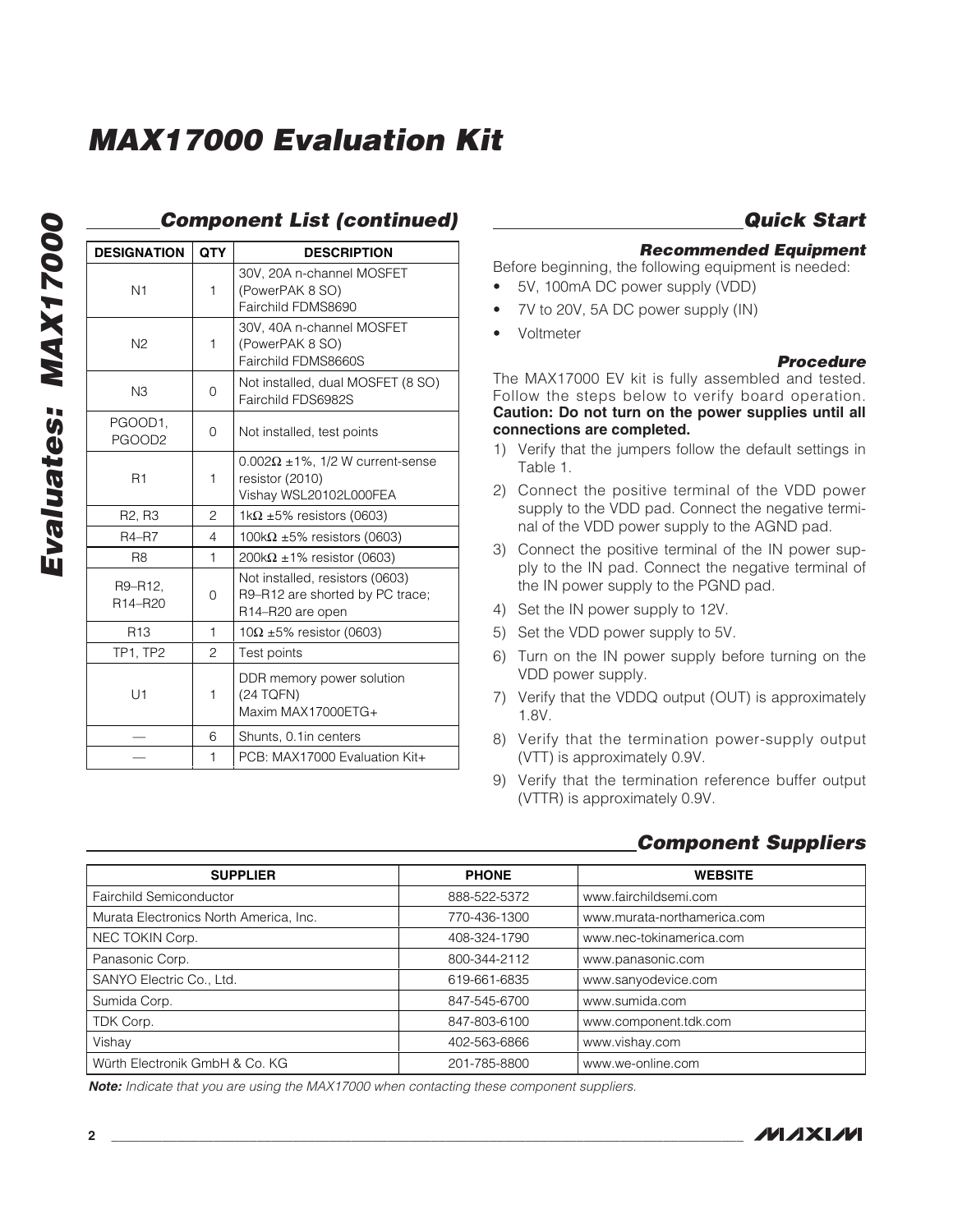| <b>JUMPER</b>   | <b>SHUNT POSITION</b>   | <b>FUNCTION</b>                       |
|-----------------|-------------------------|---------------------------------------|
| JU1             | Not installed           | OVP enabled                           |
| JU <sub>2</sub> | OUT fixed 1.8V<br>$1-2$ |                                       |
| JU3             | Not installed           | Normal operation                      |
| JU4             | Not installed           | Forced-PWM operation                  |
| JU <sub>5</sub> | Not installed           | Normal operation                      |
| JU6             | Installed               | VVTT, VVTTR track V <sub>CSL</sub> /2 |

#### **Table 1. Default Jumper Settings**

### **Detailed Description of Hardware**

#### **Jumper Selection**

Several jumper settings in the following tables illustrate features of the MAX17000 EV kit. Refer to the MAX17000 IC data sheet for a more detailed description of each function.

#### **OVP Mode Control (OVP)**

The MAX17000 EV kit features a 2-pin jumper (JU1) to enable or disable the SMPS overvoltage protection (OVP) feature and output-discharge mode. By default  $(UU1 = open)$ , the OVP input pin is pulled high to VDD through R4. The default setting enables the SMPS OVP. Place a shunt on JU1 to disable the SMPS OVP. Select the JU1 settings to drive the OVP mode control as shown in Table 2.

### **Table 2. Jumper JU1 Functions (OVP)**

| <b>SHUNT</b><br><b>POSITION</b> | <b>OVP PIN</b>    | <b>OVERVOLTAGE</b><br><b>PROTECTION</b> |
|---------------------------------|-------------------|-----------------------------------------|
| Installed                       | Connected to AGND | Disables OVP                            |
| Not installed*                  | Connected to VDD  | Enables OVP                             |

\*Default position.

#### **Feedback Input (FB)**

The MAX17000 EV kit provides a 3-pin jumper (JU2) to control the feedback input (FB), which sets the  $V_{\text{DDQ}}$ (OUT) output voltage. Place a shunt across pins 1-2 (default) for a fixed 1.8V output or across pins 2-3 for a fixed 1.5V output. For an adjustable output (1V to 2.7V), uninstall the JU2 shunt and connect FB to a resistive divider from the output voltage. Install feedback resistors with values according to the following equation:

$$
V_{\text{OUT}} = V_{\text{FB}} \left( 1 + \frac{R14}{R15} \right)
$$

where V<sub>FB</sub> = 1V. Use 10kΩ for R15, and calculate R14 for the desired output voltage. Table 3 summarizes jumper JU2's function.

#### **Table 3. Jumper JU2 Functions (FB)**

| <b>SHUNT</b><br><b>POSITION</b> | <b>FB PIN</b>               | V <sub>DDQ</sub> (OUT)            |
|---------------------------------|-----------------------------|-----------------------------------|
| $1 - 2^*$                       | Connected to<br>VDD         | $V_{OUT} = 1.8V$                  |
| $2 - 3$                         | Connected to<br><b>AGND</b> | $V_{\text{OUT}} = 1.5V$           |
| Not installed                   | Regulates to 1V             | $V_{OUT} = V_{FB}(1 + (R14/R15))$ |

\*Default position.

#### **Standby Control Input (**STDBY**) and Shutdown Control Input (**SHDN**)**

The EV kit features independent standby and shutdown controls by implementing jumpers JU3 and JU5 to control the STDBY and SHDN inputs, respectively. Jumpers JU3 and JU5 allow flexible sequencing to support all DDR operating states. The shutdown and standby control logic is illustrated in Table 4.

### **Table 4. Jumper JU3 (**STDBY**) and JU5 (**SHDN**) Functions**

|                   | <b>SHUNT POSITION</b> |                        |            |             |
|-------------------|-----------------------|------------------------|------------|-------------|
| JU3<br>(STDBY)    | JU5<br>(SHDN)         | <b>OUTPUT</b><br>(OUT) | <b>VTT</b> | <b>VTTR</b> |
| Χ                 | Installed             | Disabled               | Disabled   | Disabled    |
| Not<br>installed* | Not<br>installed*     | Enabled                | Enabled    | Enabled     |
| Installed         | Not<br>installed      | Enabled                | Disabled   | Enabled     |

\*Default position.

 $X = Don't$  care condition.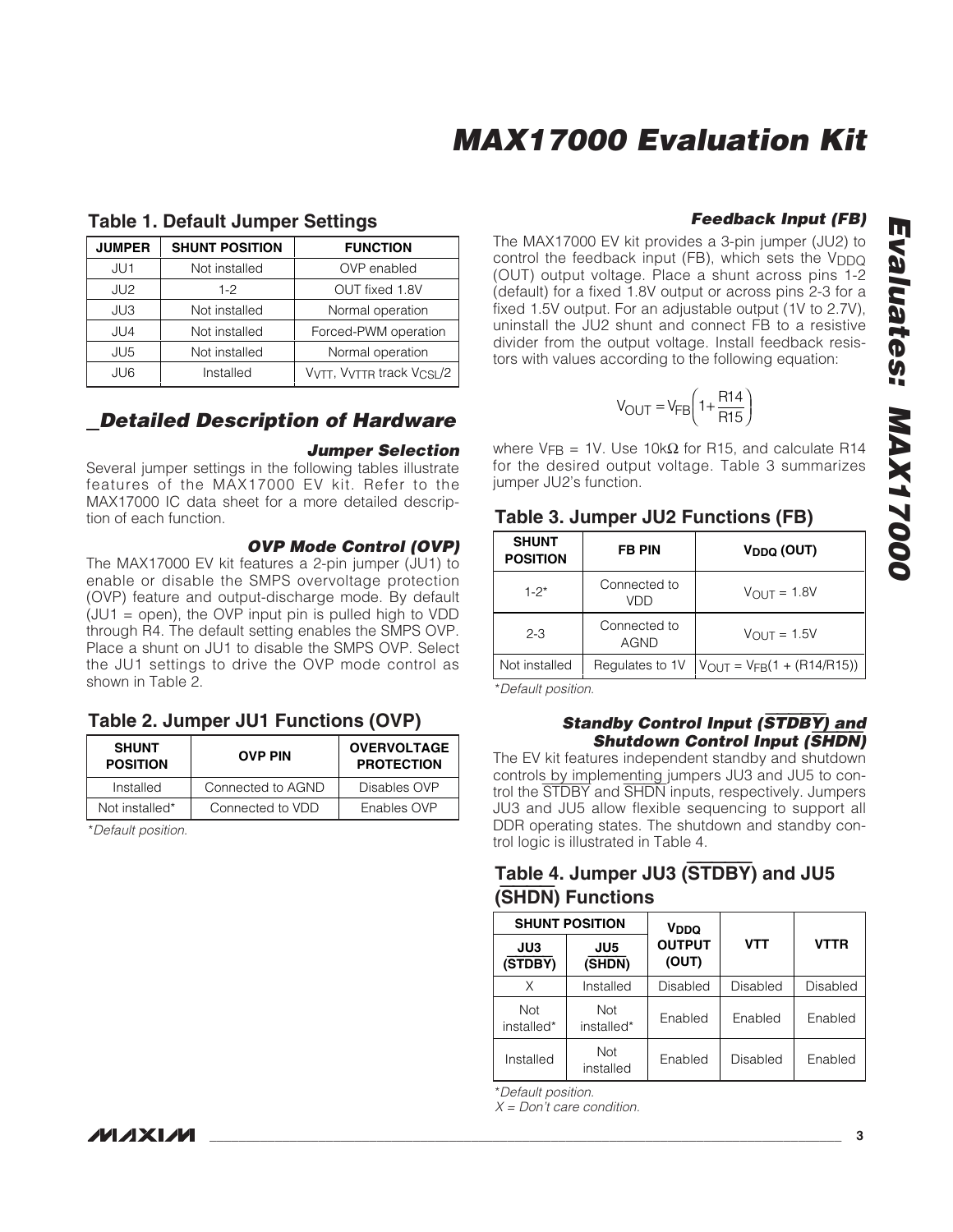**Pulse-Skipping Control Input (**SKIP**)**

The EV kit features a 2-pin jumper (JU4) for pulseskipping control input. This input determines the mode of operation under normal steady-state conditions and dynamic output-voltage transitions. See Table 5 for JU4 functions.

### **Table 5. Jumper JU4 Functions (**SKIP**)**

| <b>SHUNT</b><br><b>POSITION</b> | <b>SKIP PIN</b>             | <b>OPERATIONAL</b><br><b>MODE</b>                                 |
|---------------------------------|-----------------------------|-------------------------------------------------------------------|
| Installed                       | Connected to<br><b>AGND</b> | Pulse-skipping mode<br>(without forced-PWM<br>during transitions) |
| Not installed*                  | Connected to VDD            | Forced-PWM operation                                              |
| $*$ Dofoult position            |                             |                                                                   |

\*Default position.

#### **External Reference Input (REFIN)**

The EV kit features a 2-pin jumper (JU6) to select the reference input voltage (REFIN), which regulates the VTT and VTTR outputs. By default (REFIN connected to VDD through JU6), the VTT and VTTR outputs track V<sub>CSL</sub>/2.

To set the adjustable output for VTT and VTTR, remove the shunt from JU6 and connect an external 0.5V to 1.5V supply at the REFIN pad. Another adjustable output option for VTT and VTTR is to install resistors R19 and R20 with values according to the following equation:

$$
V_{\text{VTT}} = V_{\text{VTTR}} = V_{\text{REFIN}} = V_{\text{OUT}} \left( \frac{\text{R20}}{\text{R19 + R20}} \right)
$$

Table 6 summarizes the JU6 functions.

### **Table 6. Jumper JU6 Functions (Reference Input)**

| <b>SHUNT</b><br><b>POSITION</b> | <b>REFIN</b>                                                         | <b>VVTT AND VVTTR</b><br><b>VOLTAGE</b>              |
|---------------------------------|----------------------------------------------------------------------|------------------------------------------------------|
| Installed*                      | Connected to VDD                                                     | $V_{CSL}/2$                                          |
| Not installed                   | Connected to REFIN pad<br>(must be driven by<br>external source)     | VREFIN (0.5V to<br>1.5V applied to<br>the REFIN pad) |
| Not installed                   | VREFIN CONNected to<br>resistive dividers R19<br>and R <sub>20</sub> | VOUT(R20/(R19+<br>R20))                              |

\*Default position.

#### **Dual-MOSFET Operation**

The MAX17000 EV kit can be evaluated with dual-package MOSFET N3. To evaluate the kit with a dual-package MOSFET, remove MOSFETs N1 and N2 and install N3. Vishay's Si4916DY is an example of a dual-package MOSFET that fits the N3 pinout and orientation.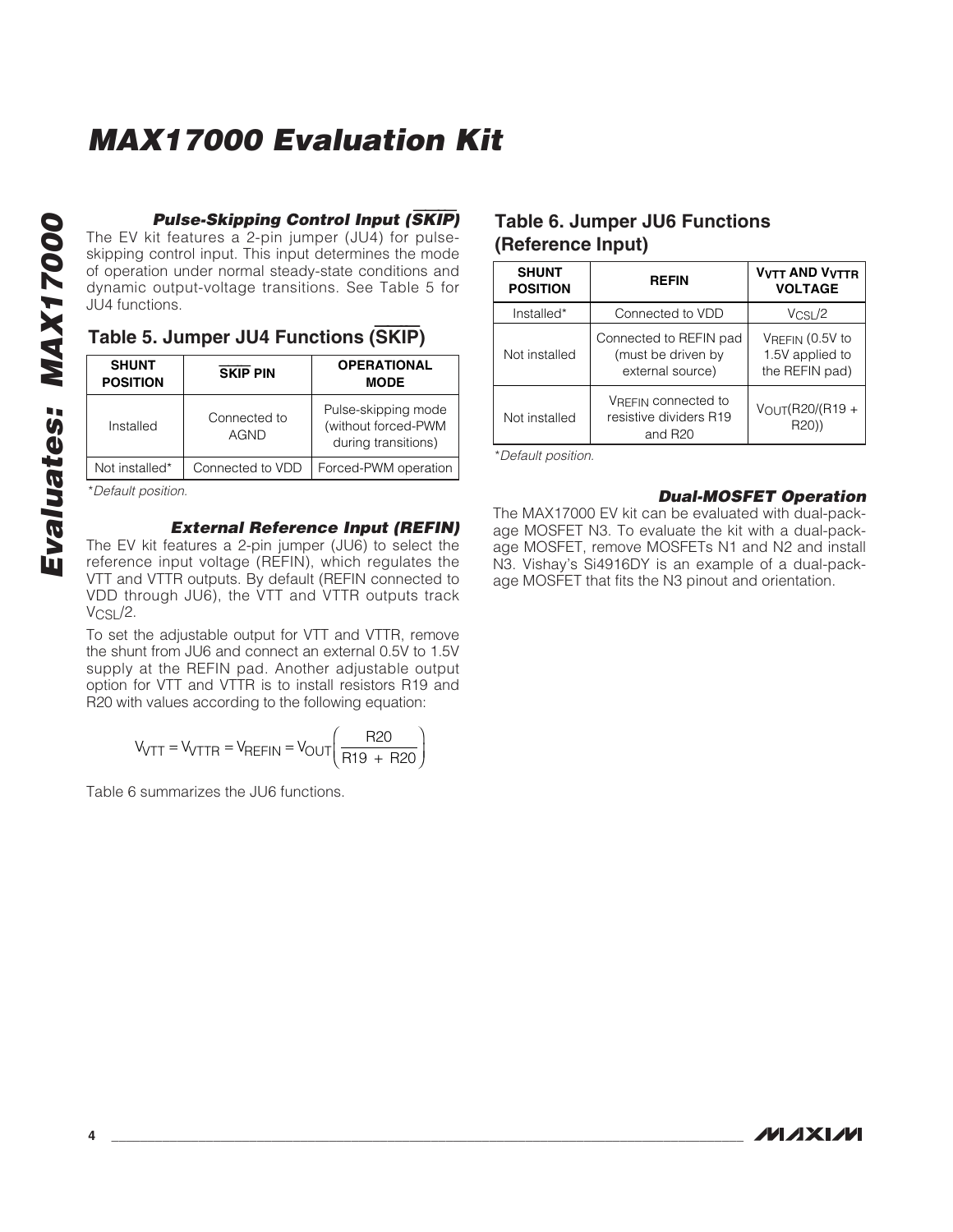

Figure 1. MAX17000 EV Kit Schematic



**\_\_\_\_\_\_\_\_\_\_\_\_\_\_\_\_\_\_\_\_\_\_\_\_\_\_\_\_\_\_\_\_\_\_\_\_\_\_\_\_\_\_\_\_\_\_\_\_\_\_\_\_\_\_\_\_\_\_\_\_\_\_\_\_\_\_\_\_\_\_\_\_\_\_\_\_\_\_\_\_\_\_\_\_\_\_\_ 5**

**Evaluates: MAX17000**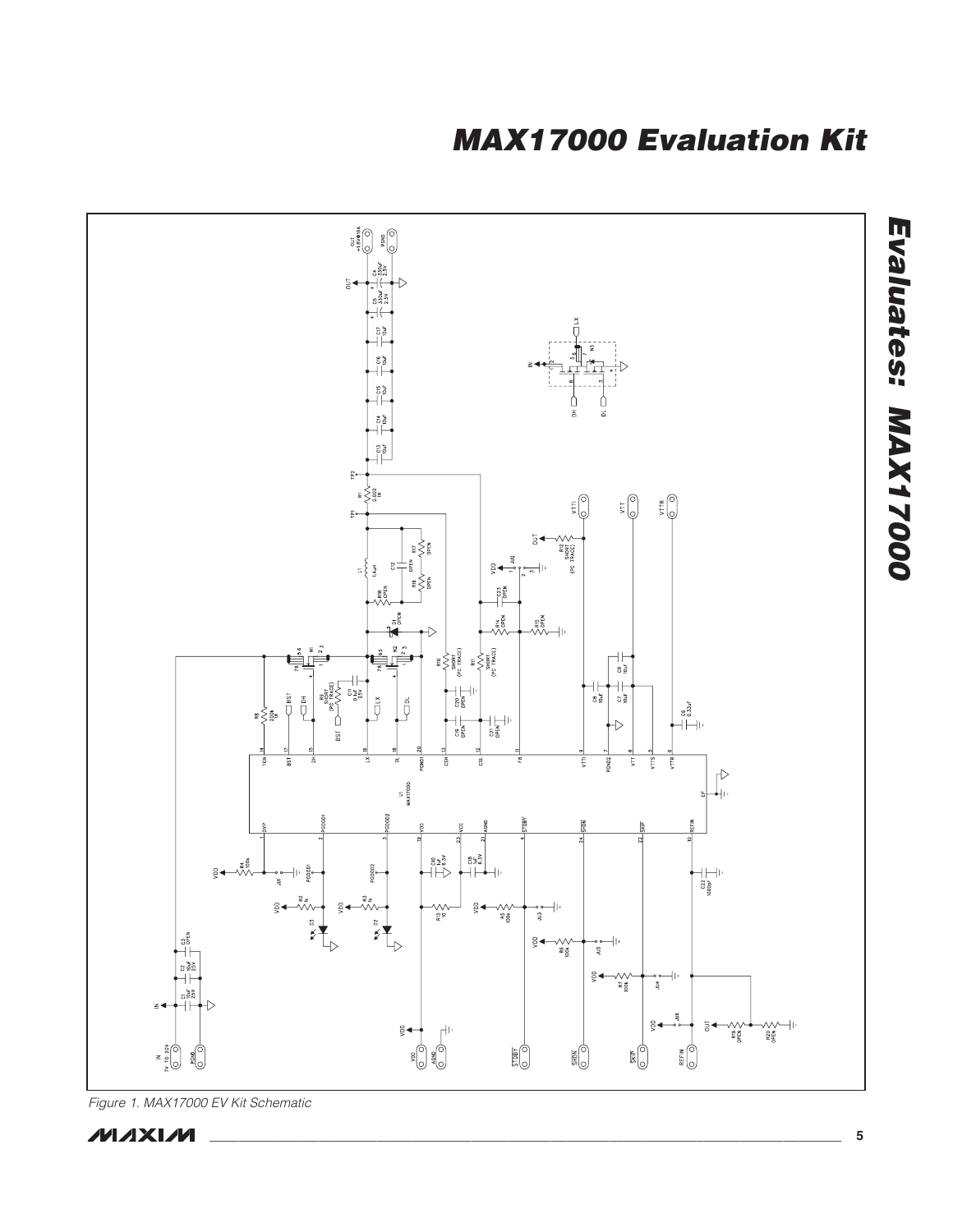

Figure 2. MAX17000 EV Kit Component Placement Guide—Component Side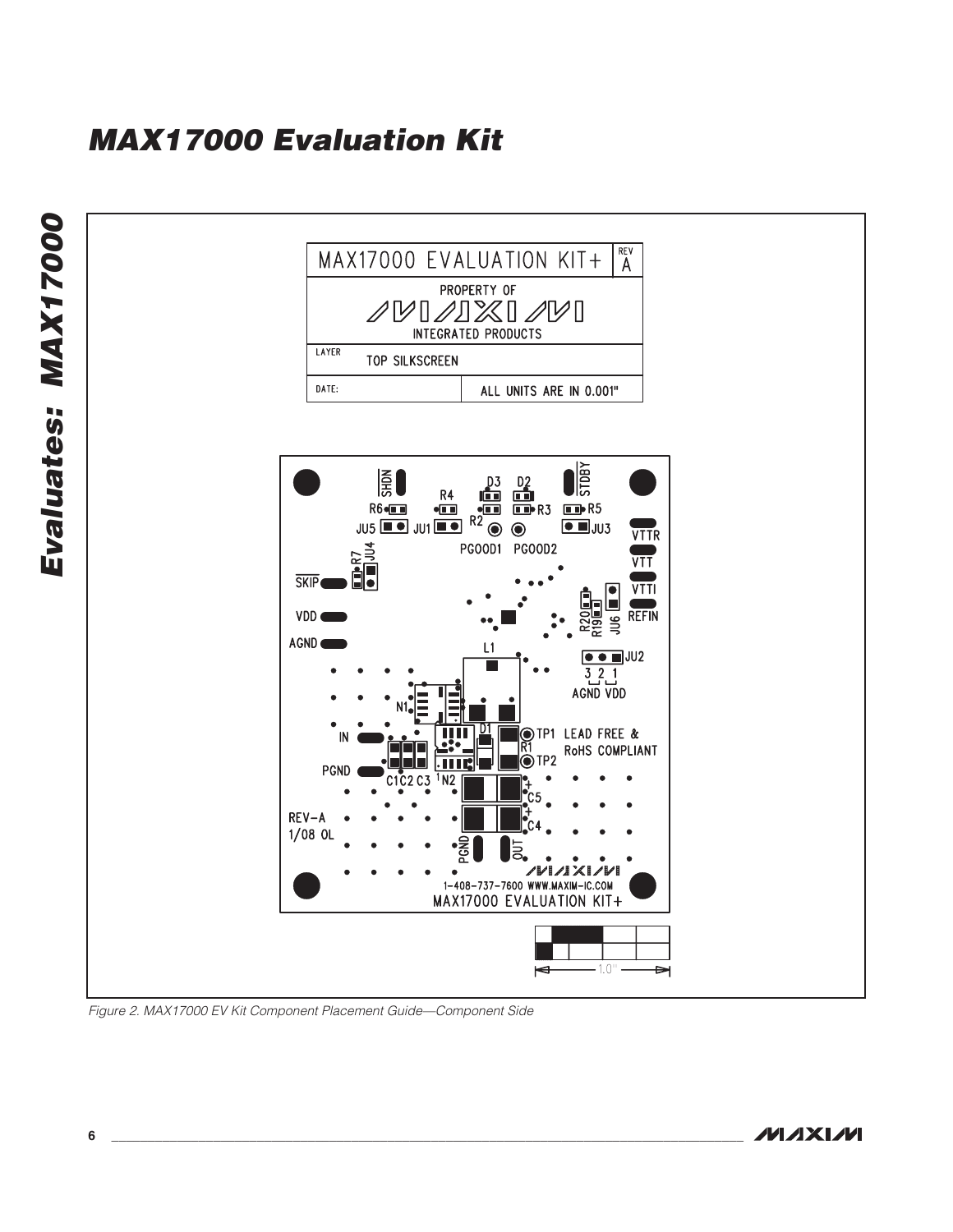

Figure 3. MAX17000 EV Kit PCB Layout—Component Side

**Evaluates: MAX17000**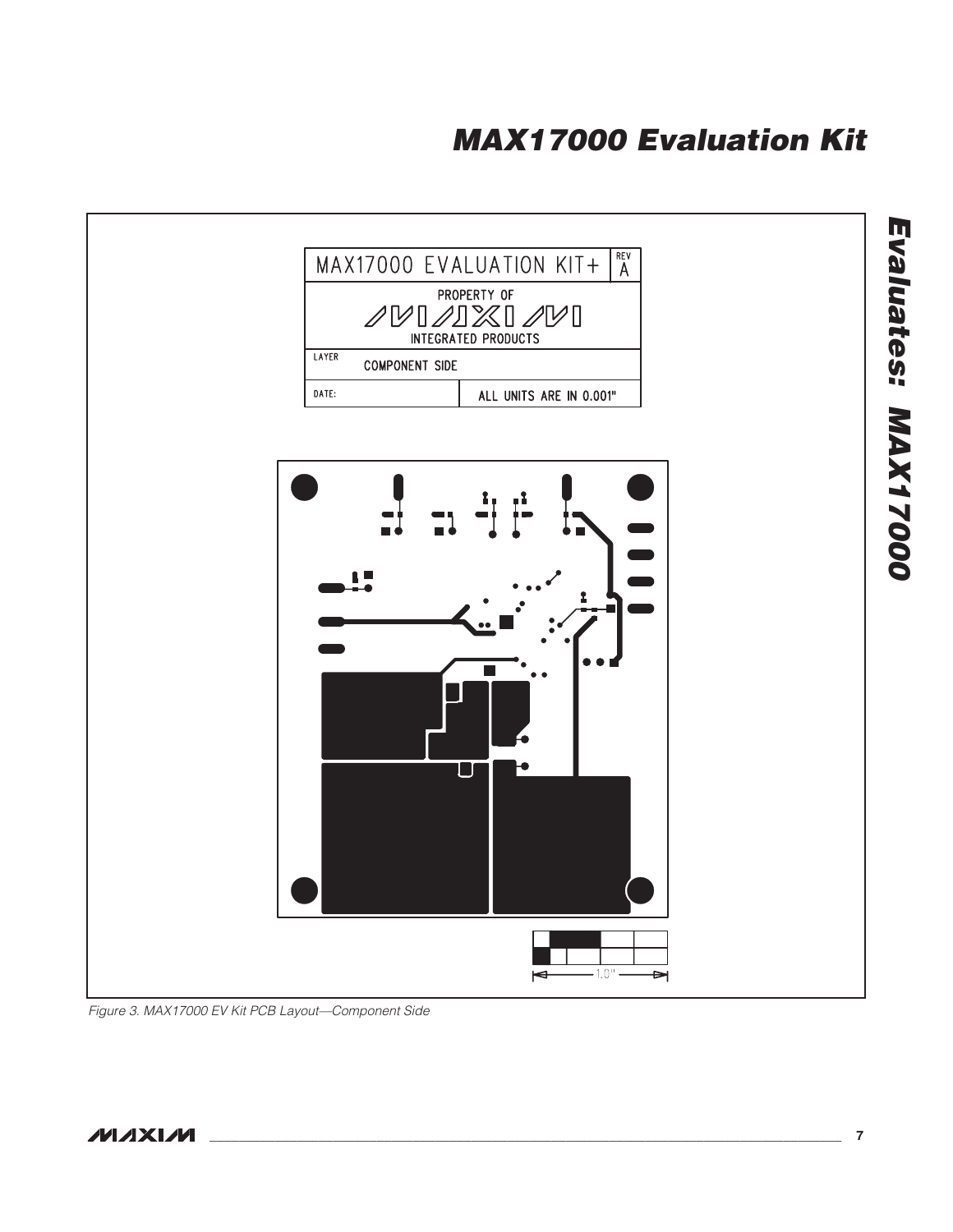

Figure 4. MAX17000 EV Kit PCB Layout—Internal Layer (Ground Plane)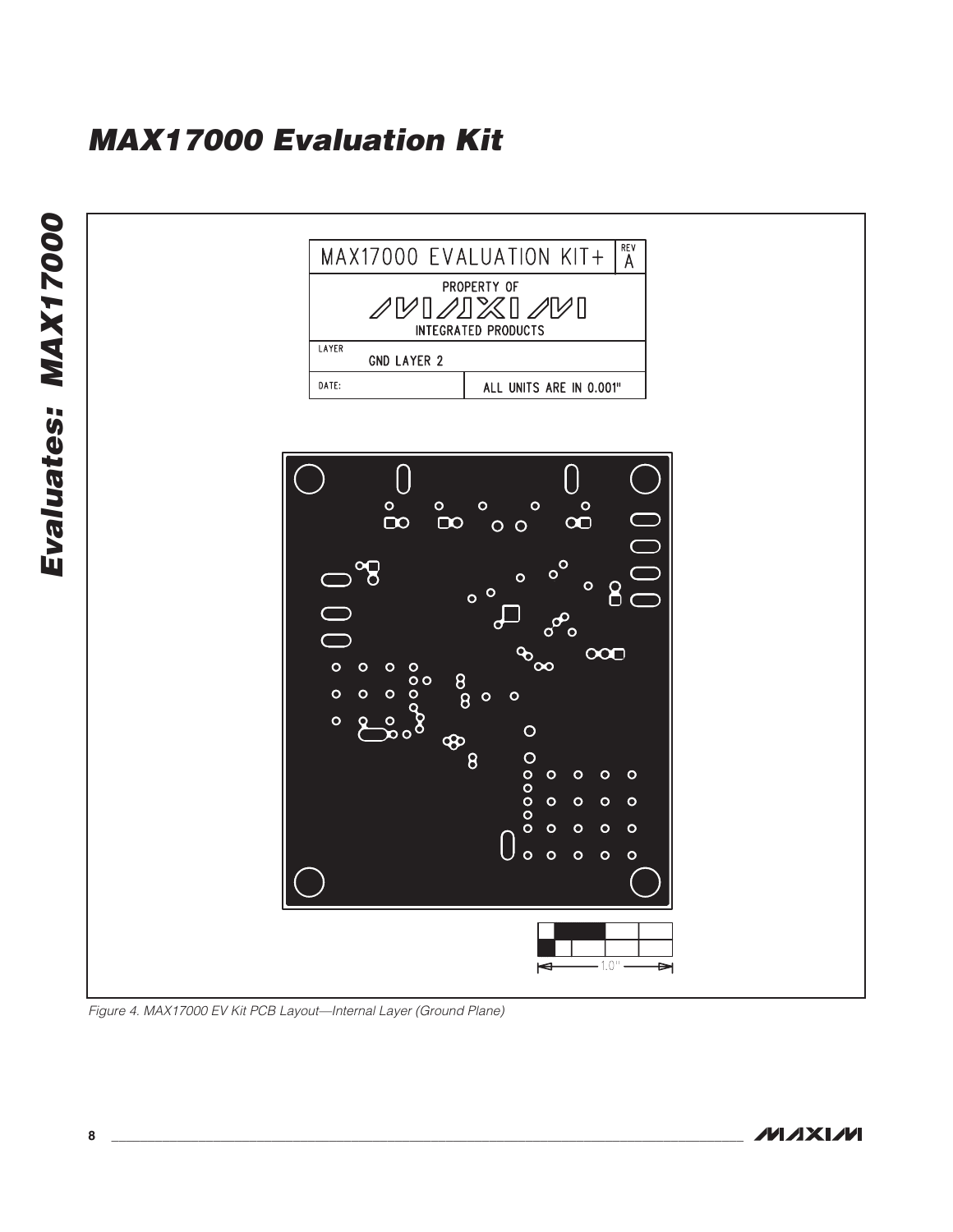

Figure 5. MAX17000 EV Kit PCB Layout—Internal Layer 3 (Ground Plane)

**Evaluates: MAX17000**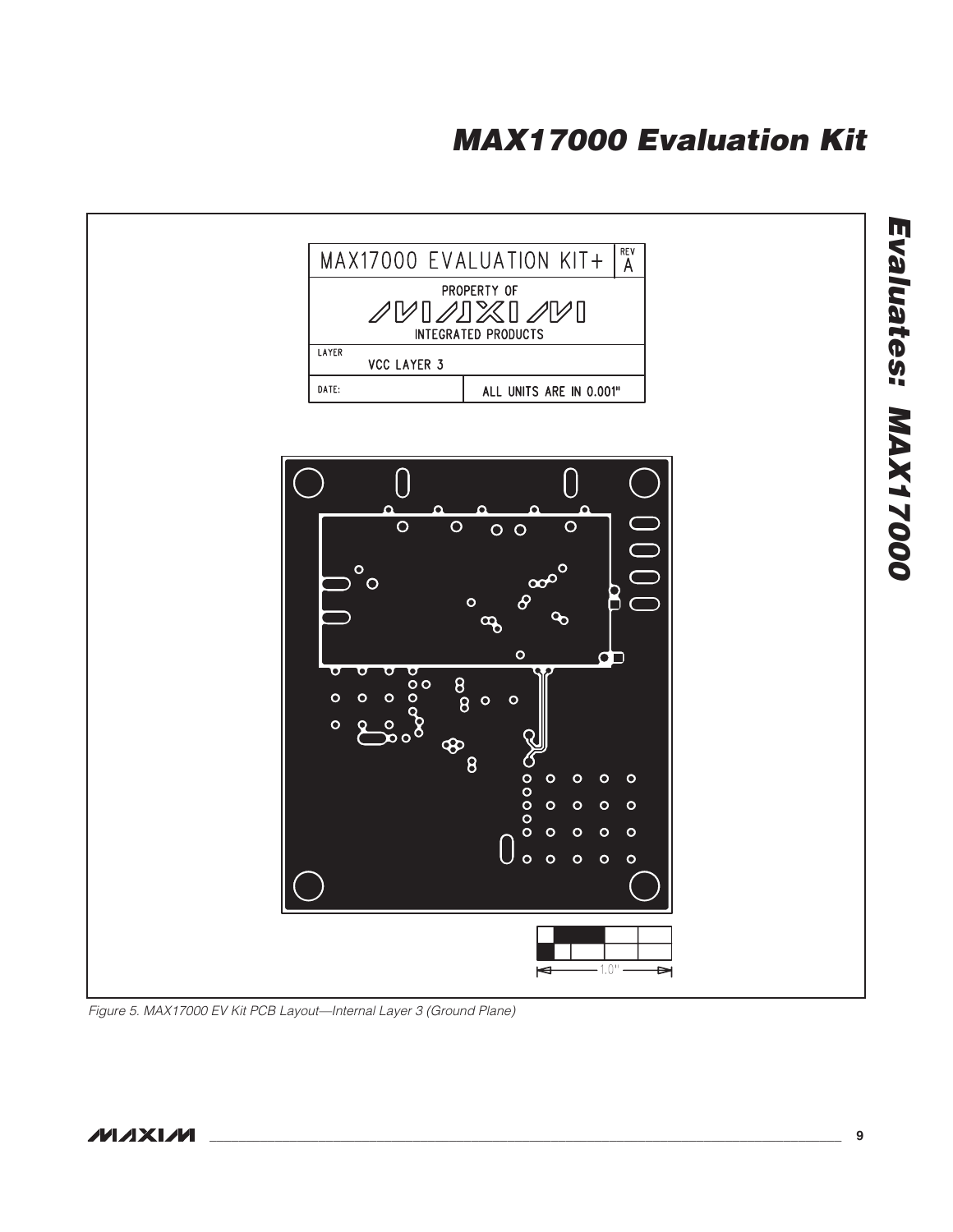

Figure 6. MAX17000 EV Kit PCB Layout—Solder Side